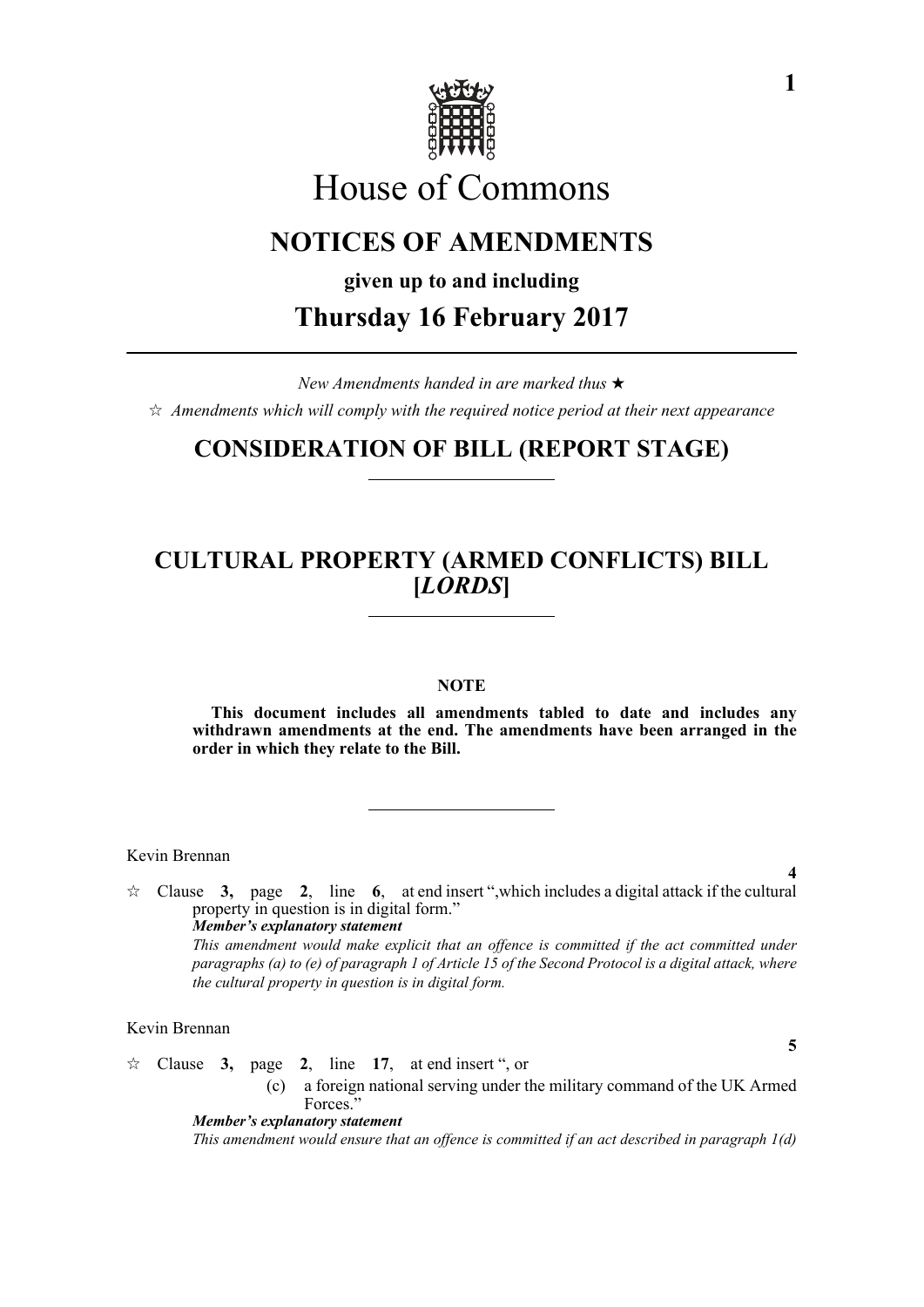### **Cultural Property (Armed Conflicts) Bill-[***Lords***],** *continued*

*or (e) of Article 15 of the Second Protocol is committed by any foreign national serving under the military command of the UK Armed Forces.*

| Sir Edward Garnier<br>Victoria Borwick<br>Sir Henry Bellingham |  |                                                                             |   |
|----------------------------------------------------------------|--|-----------------------------------------------------------------------------|---|
|                                                                |  | Clause 17, page 8, line 12, leave out "or having reason to suspect"         | 1 |
| Sir Edward Garnier<br>Victoria Borwick<br>Sir Henry Bellingham |  |                                                                             | 2 |
| "believing"                                                    |  | Clause 17, page 8, line 12, leave out "having reason to suspect" and insert |   |
| Sir Edward Garnier<br>Victoria Borwick<br>Sir Henry Bellingham |  |                                                                             | 3 |
| "suspecting"                                                   |  | Clause 17, page 8, line 12, leave out "having reason to suspect" and insert |   |

## ORDER OF THE HOUSE [31 OCTOBER 2016]

That the following provisions shall apply to the Cultural Property (Armed Conflicts) Bill [*Lords*]:

#### *Committal*

1. The Bill shall be committed to a Public Bill Committee.

### *Proceedings in Public Bill Committee*

- 2. Proceedings in the Public Bill Committee shall (so far as not previously concluded) be brought to a conclusion on Thursday 17 November.
- 3. The Public Bill Committee shall have leave to sit twice on the first day on which it meets.

### *Consideration and up to and including Third Reading*

- 4. Proceedings on Consideration and any proceedings in legislative grand committee shall (so far as not previously concluded) be brought to a conclusion one hour before the moment of interruption on the day on which proceedings on Consideration are commenced.
- 5. Proceedings on Third Reading shall (so far as not previously concluded) be brought to a conclusion at the moment of interruption on that day.
- 6. Standing Order No. 83B (Programming committees) shall not apply to proceedings on Consideration and up to and including Third Reading.